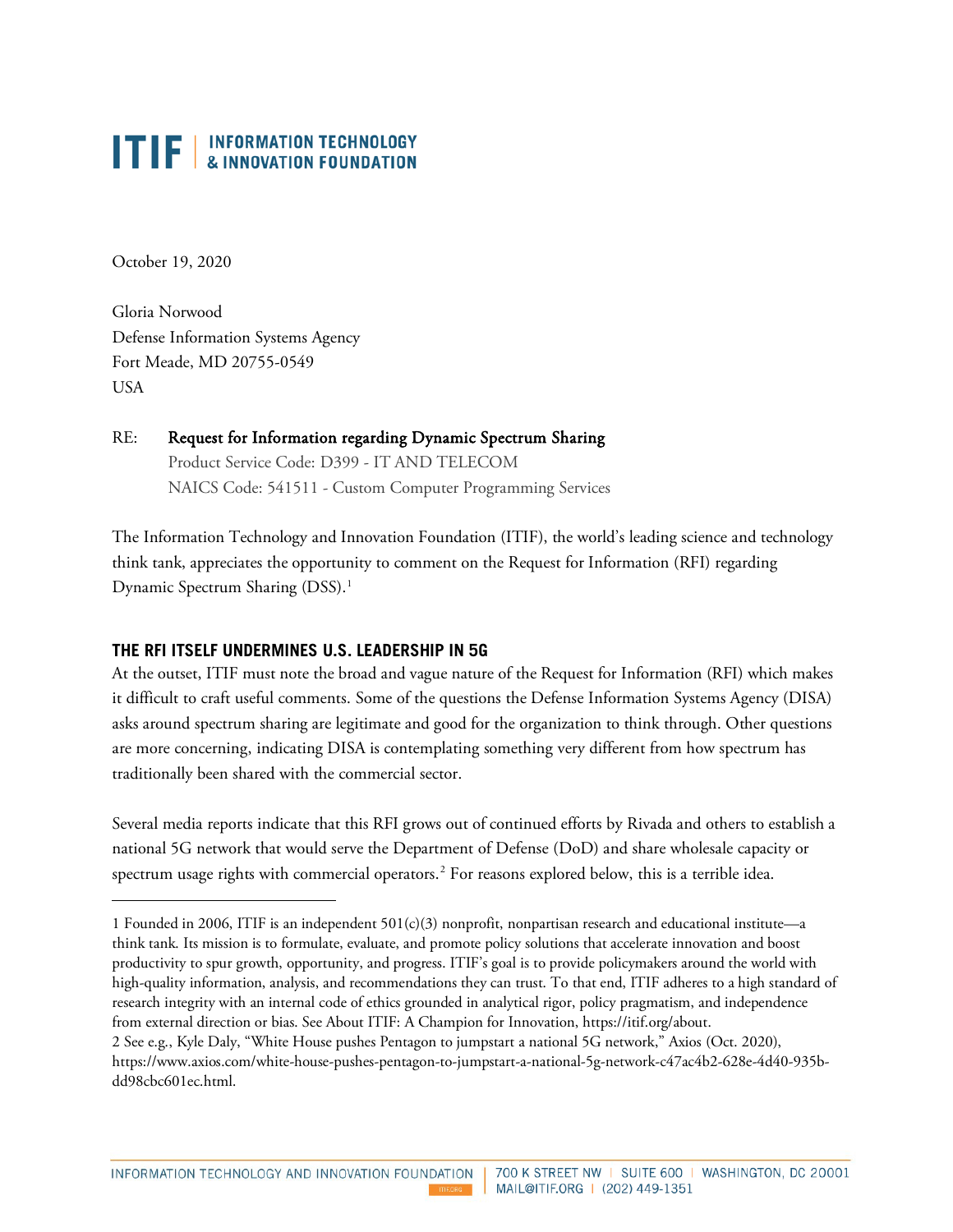Continued speculation around any flavor of a nationalized or wholesale network adds uncertainty and confusion to ongoing efforts to deploy and make use of 5G networks. The contemplation of a governmentfunded wholesale network or allowing a middleman to control access to critical mid-band spectrum, which this RFI contributes to, undermines one of the United States' great strengths: a dynamic, complex, competitive process to uncover the most effective 5G architectures.

This is not to say policymakers should sit back and leave the future of this critical technology to the market altogether: There are number of opportunities to improve the pace of deployment and innovation in 5G networks, as well as their security—both in the long and short term. ITIF explored many of these opportunities in a recent report titled "A U.S. National Strategy for 5G and Future Wireless Innovation."[3](#page-1-0)

ITIF recommends DISA abandon any efforts to build an independent 5G network or institute any complex spectrum sharing regime for 5G. A request for proposals, which is reportedly being contemplated, should not be pursued. If DISA aims to advance U.S. leadership in 5G, it should first focus on what we know works well: Identifying bands that can be repurposed for commercial use, and then licensing those bands through the FCC's auction process. This process gets the spectrum into the hands of those who are most confident they can put it to its highest valued use, and gives them the certainty that the spectrum will be available and under their control well into the future. This certainty is necessary if operators are to invest the billions of dollars necessary to build and maintain networks.

To the extent that DISA is interested in legitimate opportunities to expand novel methods of more intensive spectrum sharing, it should clarify that it does not intend to build a wholesale capacity network or otherwise pursue cumbersome, untested large-scale spectrum sharing regimes. This cloud over the RFI distracts from what could otherwise be a useful conversation around more targeted opportunities to build on prior sharing techniques and expand access to critical mid-band spectrum in a way that expands U.S. competitiveness and maintains DoD's ability to achieve its mission.

The problematic nature of even posing some of these questions helps explain the outcry from industry, political leaders, and other commentators. A broad coalition of trade associations wrote to the White House complaining about "any effort" of federal entry into commercial wireless markets "as currently contemplated

<span id="page-1-0"></span><sup>3</sup> Doug Brake, "A U.S. National Strategy for 5G and Future Wireless Innovation" ITIF (April 2020), [https://itif.org/publications/2020/04/27/us-national-strategy-5g-and-future-wireless-innovation.](https://itif.org/publications/2020/04/27/us-national-strategy-5g-and-future-wireless-innovation)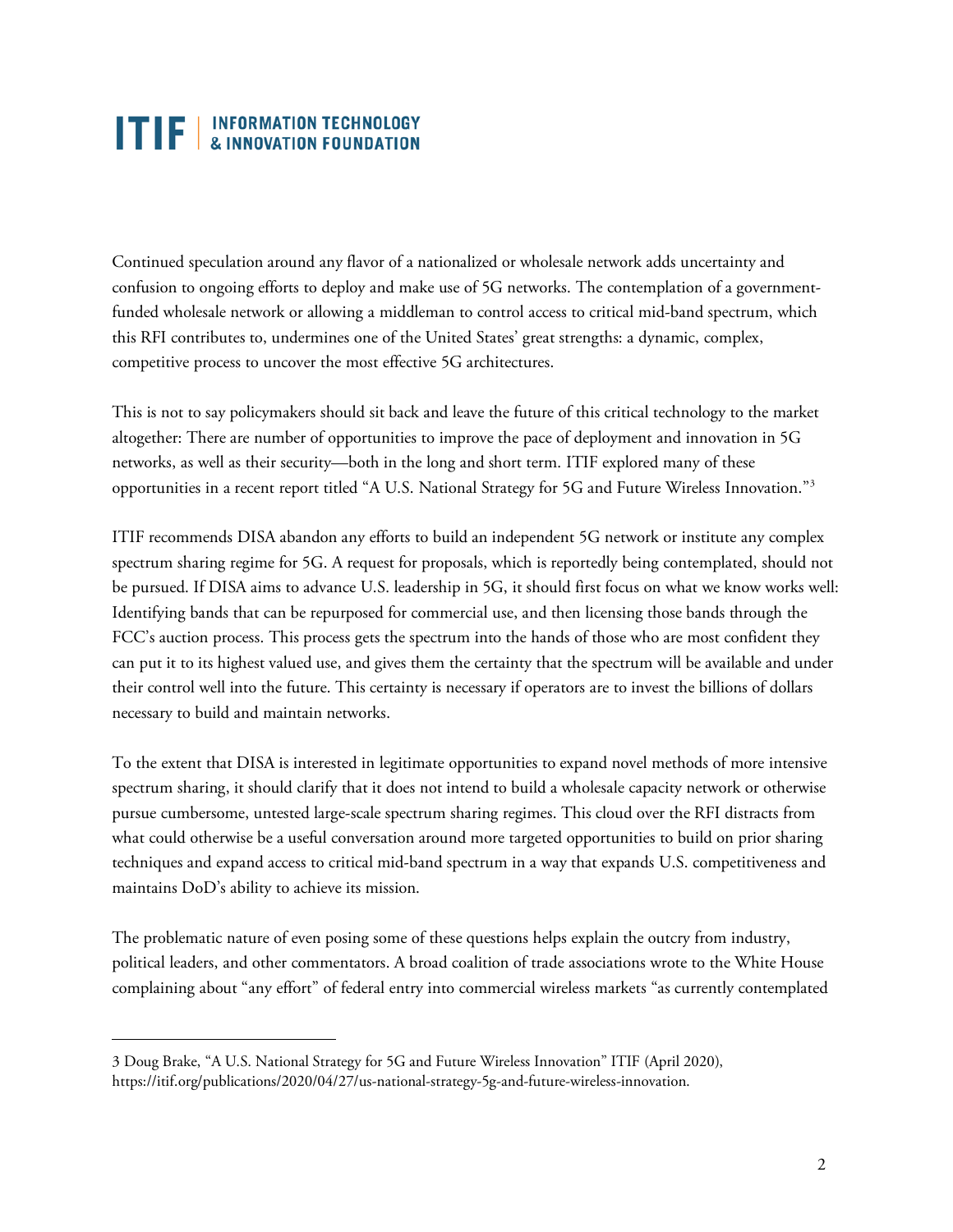by the Department of Defense."[4](#page-2-0) A coalition of Republican Senators also wrote to the administration to express concerns with the instant RFI.<sup>[5](#page-2-1)</sup> Similarly House Democrats have been vocal about their concerns, writing to both National Telecommunications and Information Administration (NTIA) and the Government Accountability Office questioning the legality of projects DoD seems to contemplate.<sup>[6](#page-2-2)</sup> On the broader question of a government built wholesale wireless network, National Economic Council Chair Larry Kudlow, all five commissioners of the Federal Communications Commission, and President Trump himself have quite clearly denounced the idea.<sup>[7](#page-2-3)</sup> While policymaking is not a popularity contest, this remarkably uniform opprobrium is a strong indication DISA should reconsider this venture, abandon any RFP pursuing a government-directed wholesale network.

The RFI asks how DoD would build a 5G network—this is not an easy undertaking. 5G is not a monolith: It can be deployed with a wide variety of technologies assembled in different possible configurations or architectures. Building high-performance wireless networks is an incredibly complicated undertaking—it is not as simple as throwing a lot of money at infrastructure using relatively small band of spectrum. A wireless network planned through the government procurement process would likely be out of date before it was built. Moreover, it would represent an enormous waste of societal capital because it would "overbuild" what will be at least three nationwide 5G networks being constructed by U.S. wireless providers.

To the extent some White House or campaign officials are pressuring DoD to explore building a 5G network, as has been reported, it would appear these individuals are unfamiliar with the complexities of wireless operations and have been unduly influenced by rent-seeking opportunists—namely Rivada Networks.<sup>[8](#page-2-4)</sup>

<span id="page-2-0"></span><sup>4</sup> CTIA et al., Letter to Honorable Donald J. Trump (Oct. 2020), [https://www.ustelecom.org/wp](https://www.ustelecom.org/wp-content/uploads/2020/10/10.9.2020-Multiassociation-5G-Letter.pdf)[content/uploads/2020/10/10.9.2020-Multiassociation-5G-Letter.pdf.](https://www.ustelecom.org/wp-content/uploads/2020/10/10.9.2020-Multiassociation-5G-Letter.pdf)

<span id="page-2-1"></span><sup>5</sup> Senator John Thune et al., Letter to Honorable Donald J. Trump (Sept. 2020),

[https://www.thune.senate.gov/public/\\_cache/files/b38cc513-e694-461e-b52c-](https://www.thune.senate.gov/public/_cache/files/b38cc513-e694-461e-b52c-8454ff8f1726/67C00068B5E4353BFFD8E3548F61C8E9.9.30.20-potus-dod-rfi-letter.pdf)

[<sup>8454</sup>ff8f1726/67C00068B5E4353BFFD8E3548F61C8E9.9.30.20-potus-dod-rfi-letter.pdf.](https://www.thune.senate.gov/public/_cache/files/b38cc513-e694-461e-b52c-8454ff8f1726/67C00068B5E4353BFFD8E3548F61C8E9.9.30.20-potus-dod-rfi-letter.pdf) 

<span id="page-2-2"></span><sup>6</sup> Congressmen Frank Pallone and Mike Doyle, Letter to Honorable Gene L. Dodaro (Oct. 2020),

[https://energycommerce.house.gov/sites/democrats.energycommerce.house.gov/files/documents/10.9.2020%20Letter%2](https://energycommerce.house.gov/sites/democrats.energycommerce.house.gov/files/documents/10.9.2020%20Letter%20to%20GAO%20re%20DOD%20RFI.pdf) [0to%20GAO%20re%20DOD%20RFI.pdf;](https://energycommerce.house.gov/sites/democrats.energycommerce.house.gov/files/documents/10.9.2020%20Letter%20to%20GAO%20re%20DOD%20RFI.pdf) Letter to Adam Candeub (Oct. 2020),

[https://energycommerce.house.gov/sites/democrats.energycommerce.house.gov/files/documents/10.9.2020%20Letter%2](https://energycommerce.house.gov/sites/democrats.energycommerce.house.gov/files/documents/10.9.2020%20Letter%20to%20NTIA%20re%20DoD%20RFI.pdf) [0to%20NTIA%20re%20DoD%20RFI.pdf.](https://energycommerce.house.gov/sites/democrats.energycommerce.house.gov/files/documents/10.9.2020%20Letter%20to%20NTIA%20re%20DoD%20RFI.pdf)

<span id="page-2-3"></span><sup>7</sup> See e.g., David Shepherdson, "Trump says he opposes nationalizing U.S. 5G network," Reuters (April 2019), [https://www.reuters.com/article/us-usa-wireless-trump/trump-says-he-opposes-nationalizing-u-s-5g-network](https://www.reuters.com/article/us-usa-wireless-trump/trump-says-he-opposes-nationalizing-u-s-5g-network-idUSKCN1RO1WC)[idUSKCN1RO1WC.](https://www.reuters.com/article/us-usa-wireless-trump/trump-says-he-opposes-nationalizing-u-s-5g-network-idUSKCN1RO1WC)

<span id="page-2-4"></span><sup>8</sup> See Daly, supra.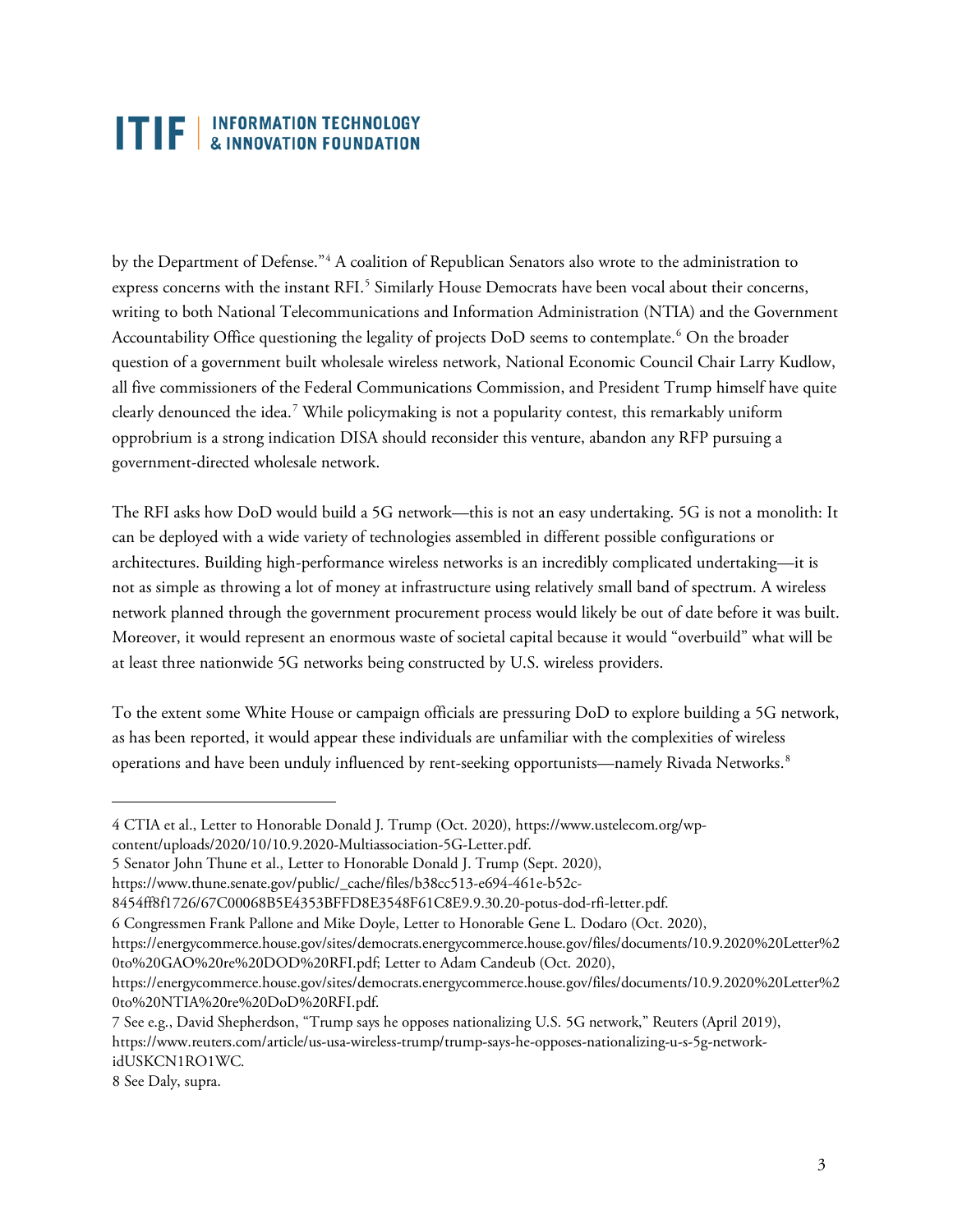Rivada is a relatively untested company (certainly untested compared to those actually building wireless networks) who appears to have more experience with lobbying for exclusive contracts and lawsuits when they don't get them than with success in competitive markets.<sup>[9](#page-3-0)</sup> To the extent its cadre of security-minded advocates are behind this RFI, it is unfortunate the process got this far.

Private wireless operators in the United States are already vigorously competing to deploy next generation wireless networks. They are investing a tremendous amount of capital in vigorous competition to develop the most effective 5G networks. Supporting this process and then contracting for 5G services where appropriate is likely the best way DoD can advance U.S. interests.

#### **WE SHOULD NOT PANIC IN THE RACE FOR 5G**

There seems to be a sense of panic in some circles when it comes to 5G deployment. This may be a result of over-inflated expectations of the technology. Gartner, in its famous "Hype Cycle" analysis of technological development, put 5G at the very peak of hype in its 2019 report.<sup>[10](#page-3-1)</sup> Excitement around new technology can be positive where it motivates companies, consumers, and policymakers to support innovation. But building up 5G too much risks cynicism from dashed expectations. Even worse, framing 5G as a stand-in for a country's overall technological prowess invites bad policymaking made from misguided national security or geopolitical fears.

Admittedly, having widespread, high-performance 5G networks will give a country something of a first-mover advantage when it comes to developing and adopting next generation applications that can leverage its performance enhancements, but policymakers should not be seeking to rush 5G networks out the door as soon as possible. Some seem to wrongly believe a DoD-directed nationalized or wholesale network could be quickly deployed. Such an approach would likely take 5-10 years or more, but even if it could be rushed, this would likely result in a poorly performing network. Of course, we should seek to accelerate 5G deployment and use. The FCC's many efforts under the 5G Fast plan, aiming to reduce red tape in the permitting process and modernizing outdated regulations, are more appropriate tactics to improve conditions for private sector

<span id="page-3-0"></span><sup>9</sup> See Kelly Hill, "Rivada Mercury loses FirstNet lawsuit, takes battle to states" RCR Wireless (March 2017), [https://www.rcrwireless.com/20170320/network-infrastructure/lte/20170319network-infrastructureltefederal-judge](https://www.rcrwireless.com/20170320/network-infrastructure/lte/20170319network-infrastructureltefederal-judge-rules-in-favor-of-firstnet-in-rivada-mercury-case-tag6)[rules-in-favor-of-firstnet-in-rivada-mercury-case-tag6.](https://www.rcrwireless.com/20170320/network-infrastructure/lte/20170319network-infrastructureltefederal-judge-rules-in-favor-of-firstnet-in-rivada-mercury-case-tag6) 

<span id="page-3-1"></span><sup>10</sup> Kasey Panetta, "5 Trends Appear on the Gartner Hype Cycle for Emerging Technologies, 2019," Gartner (Aug. 2019), https://www.gartner.com/smarterwithgartner/5-trends-appear-on-the-gartner-hype-cycle-for-emergingtechnologies-2019/.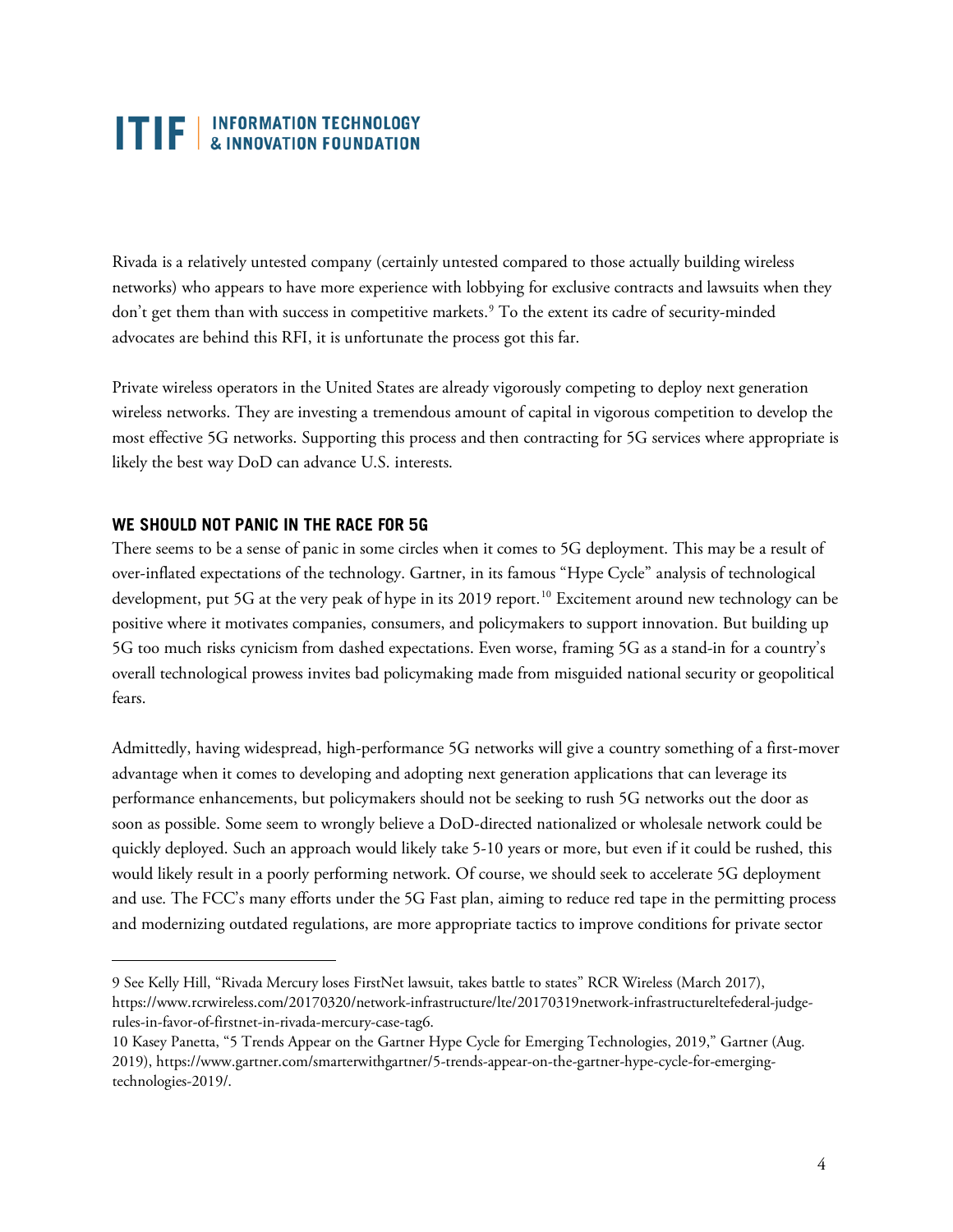competition, innovation, and investment. There is no need to panic—a country's lead time of months (or even a year or two) in having a 5G network of some kind would not outweigh the benefits of robust network built with a diversity of low-, mid-, and high- band spectrum that is well integrated with edge applications. The biggest benefits from 5G come from the widely dispersed, iterative exploration of new applications that can only be done well by the private sector pursuing new technological and business opportunities.

Many of the applications that benefit most from 5G—areas where the technology outperforms 4G—still have yet to be developed. High-performance augmented reality is probably closest to widespread adoption, but many of the more exotic industrial or enterprise applications will be developed over time. There is not likely to be the same initial explosion of mass-market applications as there was with app stores and basic wireless broadband—the low-hanging fruit has been picked with 4G. Huawei founder Ren Zhengfei has recognized this, noting that "human societies do not have an urgent need for 5G."<sup>[11](#page-4-0)</sup> He added, "[w]hat people need now is broadband, and the main content of 5G is not broadband."[12](#page-4-1)

Some worry that we face a so-called "chicken and egg" problem, needing to first steamroll out the networks for the innovation on top to then flourish. This framing is wrong. Rather, policymakers should aim to support the entire ecosystem of wireless deployment and application development, as well as support norms and expectations around a globally interconnected, open Internet such that successful U.S. firms can compete abroad. Along these lines, ITIF commends DoD for its recently announced \$600 million for 5G testbeds and experimentation at five installations.<sup>[13](#page-4-2)</sup> This is the type of work that will be far more effective in seeing flourishing 5G networks and applications than any wholesale or nationalized network.

Indeed, efforts to win the "race" and have the first 5G networks risk backfiring if done poorly. There are indications that the Chinese model of more centrally planned, non-market oriented 5G deployment is already facing challenges. Huawei executive Ryan Ding recently went so far as to call Chinese operators' 5G "fake,

<span id="page-4-0"></span><sup>11</sup> John Xie, "Chinese 5G Not Living Up to Its Hype" Voice of America News (Oct. 2020),

<span id="page-4-1"></span>[https://www.voanews.com/east-asia-pacific/voa-news-china/chinese-5g-not-living-its-hype.](https://www.voanews.com/east-asia-pacific/voa-news-china/chinese-5g-not-living-its-hype) 12 Ibid.

<span id="page-4-2"></span><sup>13</sup> U.S. Department of Defense, "DOD Announces \$600 Million for 5G Experimentation and Testing at Five Installations" (Oct. 2020), [https://www.defense.gov/Newsroom/Releases/Release/Article/2376743/dod-announces-600](https://www.defense.gov/Newsroom/Releases/Release/Article/2376743/dod-announces-600-million-for-5g-experimentation-and-testing-at-five-installati/) [million-for-5g-experimentation-and-testing-at-five-installati/.](https://www.defense.gov/Newsroom/Releases/Release/Article/2376743/dod-announces-600-million-for-5g-experimentation-and-testing-at-five-installati/)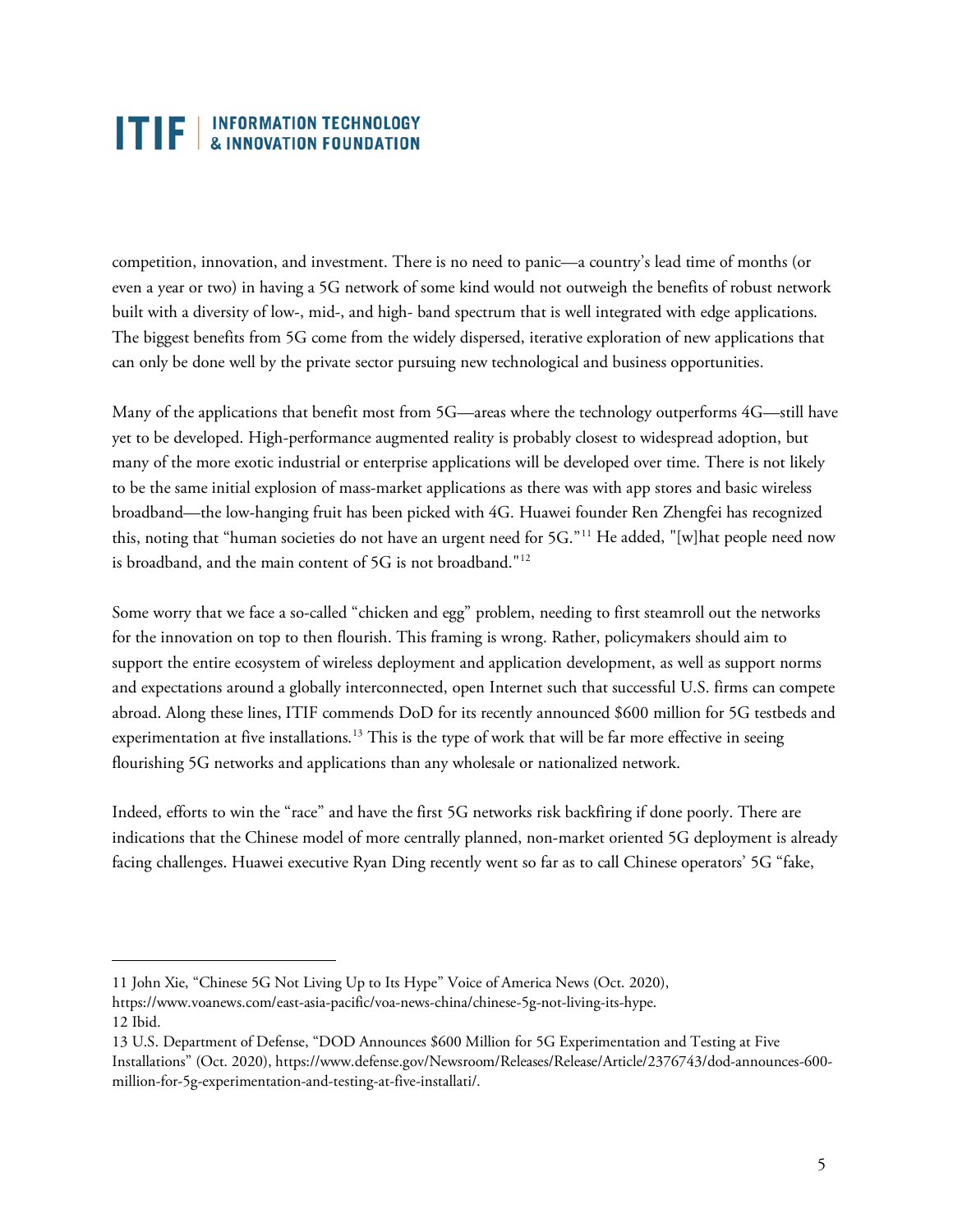dumb, and poor."[14](#page-5-0) The executive elaborated on the problems which included poorly planned integration of 5G with 4G networks, inaccurate representation of 5G coverage, poor availability of 5G devices, etc.[15](#page-5-1)

It is also likely that many reports overstate the extent of Chinese operators' deployment. For instance, the Chinese Government itself, through its Ministry of Industry and Information Technology (MIIT) called upon operators to "clean up" reporting of 5G subscription numbers. [16](#page-5-2) The MIIT's order came across the backdrop of reports that providers were strongly encouraging or even forcing customers to upgrade to 5G subscriptions regardless of their actual need, use, or device capabilities. $^{17}$  $^{17}$  $^{17}$ 

There also remains a lack of clarity around the accuracy of base station reporting by Chinese operators. This includes concerns regarding how "base station" is being defined. Some reporting highlights confusion as to whether or not "base station" is being used as a label for individual logical sectors versus a conglomeration of sectors hosted at one physical site (as is more commonly how "base station" is defined).<sup>[18](#page-5-4)</sup> In the event the number of "base stations" is in fact the number of logical sectors, reported Chinese numbers could easily be misrepresented as three to four times higher. [19](#page-5-5) Further complications arise when determining how base stations, shared by multiple providers with both shared spectrum and independent spectrum, may be defined or reported.[20](#page-5-6) Different definitions and potential double (and beyond) counting could easily misrepresent the scale of 5G deployment. DISA should not make rash decisions in the face of inaccurate reports of Chinese operators' deployment.

<span id="page-5-0"></span><sup>14</sup> Robert Clark, "'Fake, dumb, and poor' – Huawei exec unloads on China 5G," LightReading (Oct. 2020), [https://www.lightreading.com/5g/fake-dumb-and-poor-huawei-exec-unloads-on-china-5g-/d/d-id/764654.](https://www.lightreading.com/5g/fake-dumb-and-poor-huawei-exec-unloads-on-china-5g-/d/d-id/764654) 15 Ibid.

<span id="page-5-2"></span><span id="page-5-1"></span><sup>16</sup> Iris Deng, "China's 5G subscriber numbers to get a correction as carriers ordered to 'clean up' sales practices," South China Morning Post (Jul. 2020)[, https://www.scmp.com/tech/big-tech/article/3095490/chinas-5g-subscriber-numbers](https://www.scmp.com/tech/big-tech/article/3095490/chinas-5g-subscriber-numbers-get-correction-carriers-ordered-clean)[get-correction-carriers-ordered-clean.](https://www.scmp.com/tech/big-tech/article/3095490/chinas-5g-subscriber-numbers-get-correction-carriers-ordered-clean)

<span id="page-5-3"></span><sup>17</sup> Ibid.

<span id="page-5-4"></span><sup>18</sup> Joseph Waring, "How many global base stations are there anyway," Mobile World Live (Sept. 2017), [https://www.mobileworldlive.com/blog/blog-global-base-station-count-7m-or-4-times-higher.](https://www.mobileworldlive.com/blog/blog-global-base-station-count-7m-or-4-times-higher) 19 Ibid.

<span id="page-5-6"></span><span id="page-5-5"></span><sup>20</sup> Ibid; Juan Pedro Tomas, "China Unicom, China Telecom jointly deploy over 300,000 5G sites," RCR Wireless News (Sep. 2020)[, https://www.rcrwireless.com/20200928/5g/china-unicom-china-telecom-jointly-deploy-over-](https://www.rcrwireless.com/20200928/5g/china-unicom-china-telecom-jointly-deploy-over-300000-5g-sites)[300000-5g-sites;](https://www.rcrwireless.com/20200928/5g/china-unicom-china-telecom-jointly-deploy-over-300000-5g-sites) Robert Clark, "China releases 700MHz for 5G," LightReading (May 2020),

[https://www.lightreading.com/5g/china-releases-700mhz-for-5g/d/d-id/758667.](https://www.lightreading.com/5g/china-releases-700mhz-for-5g/d/d-id/758667)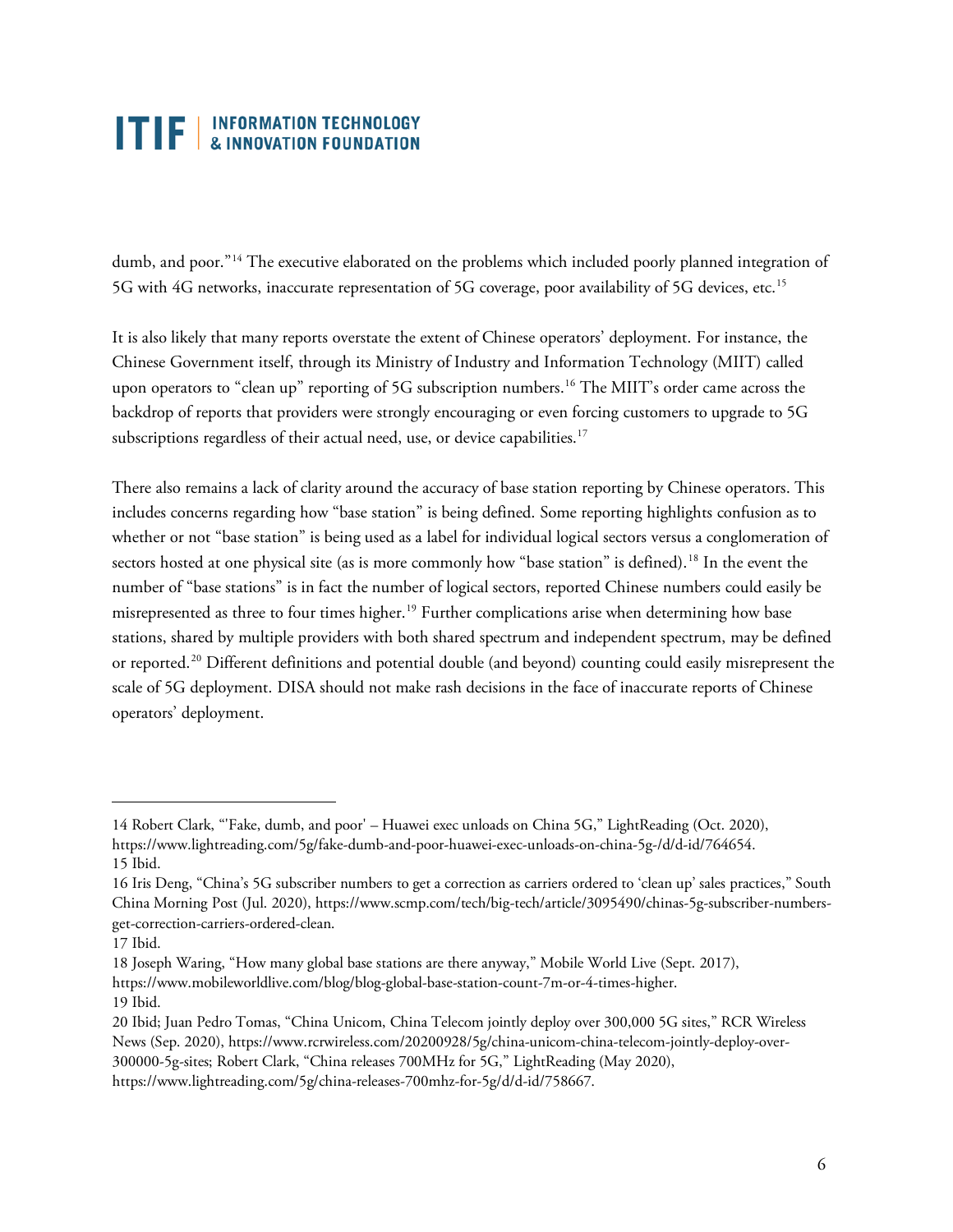## **TIF** EXPRORMATION TECHNOLOGY

Finally, there is no national security imperative for DoD funding a 5G rollout. President Trump rightly banned Chinese gear from U.S. 5G networks. All U.S. providers of 5G network services are American headquartered companies, and they will be buying equipment from our close allies, principally in Europe. This proposal is a solution in search of a problem.

#### **A SPECTRUM SHARING SYSTEM THAT CIRCUMVENTS TREASURY PAYMENTS IS LIKELY UNLAWFUL**

While ITIF would like to focus more on the policy reasons for not pursuing a national 5G network which shares capacity or spectrum with commercial users, there are legal consideration DISA should be aware of as well. More specifically, the Communications Act, the Miscellaneous Receipts Act, and the Anti-Deficiency Act all seem to limit the possibility of a nationalized 5G network. The Communications Act makes clear it is the FCC, not DoD, with the authority to assign spectrum for non-federal use and make all "allocation and licensing decisions."<sup>[21](#page-6-0)</sup>

Both the Miscellaneous Receipts Act and the Anti-Deficiency Act functionally limit payments—in-kind or otherwise—from private parties directly to the government instead of being deposited with the Treasury. $^{22}$  $^{22}$  $^{22}$ Without further action from Congress, these laws likely limit DoD from spending money or contracting with a commercial entity to develop a network using spectrum currently assigned to DoD.

Furthermore, seeking authority from Congress to circumvent the normal payments to Treasury of an FCC run auction would likely be against DoD's interest. To the extent a spectrum sharing regime contemplated by DISA successfully and lawfully circumvents payments to the Treasury, there would also not be deposits to the spectrum relocation fund (SRF). The SRF is an important tool for federal agencies to explore opportunities to update outdated systems and dispose of under-utilized spectrum, but it depends on proceeds from auctions.

#### **OPPORTUNITIES TO IMPROVE SPECTRUM SHARING SHOULD BE TARGETTED AND INCREMENTAL**

Spectrum is a limited resource that faces ever increasing demand from a variety of different users. This everincreasing demand has pressured researchers and policymakers to explore opportunities around sharing spectrum in time, frequency, space, and other dimensions. Depending on how closely together systems are designed to operate along any of these dimensions, spectrum sharing can take on a wide variety of characteristics and forms. Efforts to maximize the efficiency of spectrum use (to the extent that spectrum

<span id="page-6-0"></span><sup>21</sup> 47 USC §§ 303, 305; 47 USC §§ 927(a)and(b).

<span id="page-6-1"></span><sup>22</sup> 31 U.S.C. 1341; 31 U.S.C. 3302.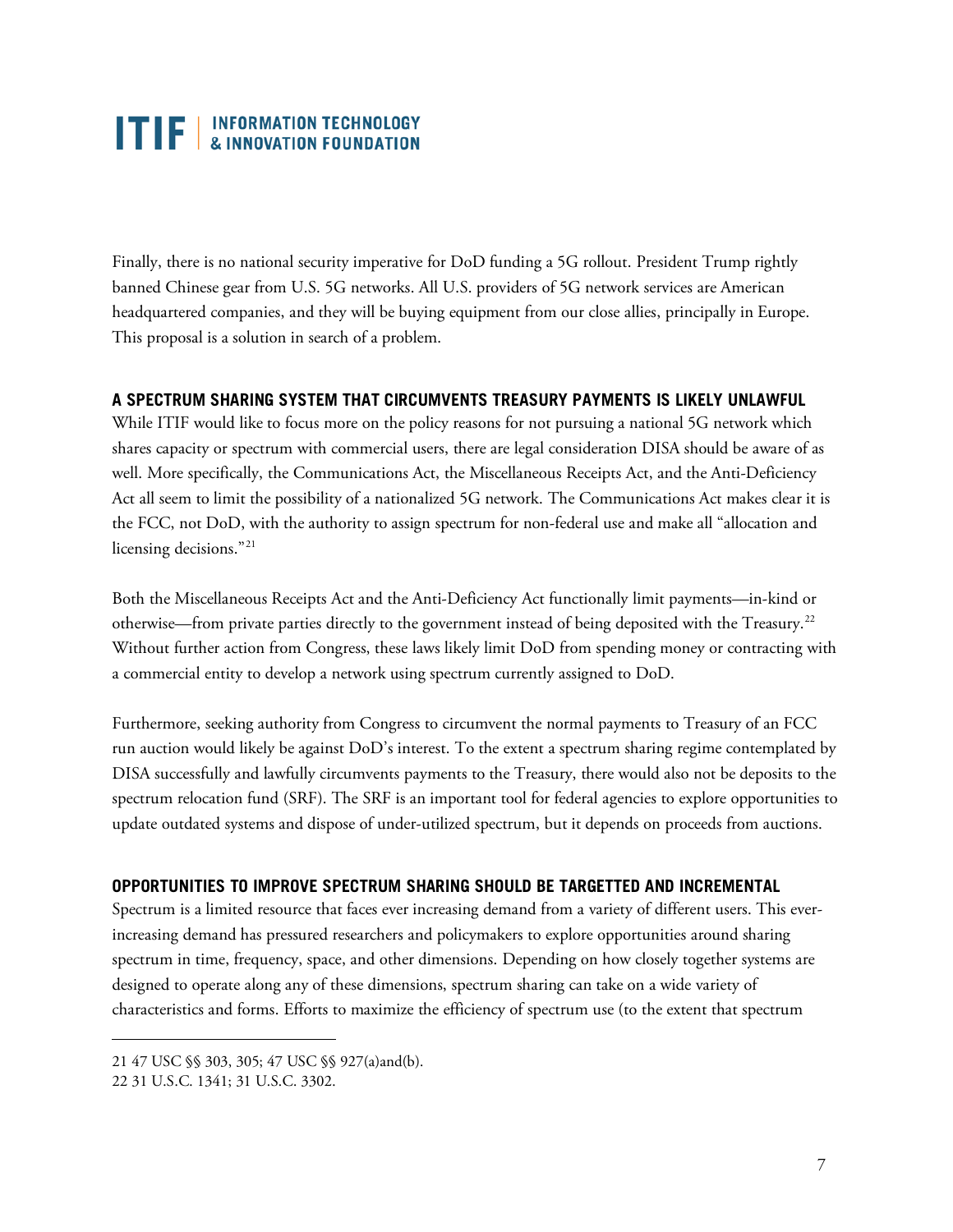efficiency is cognizable) requires ever more complicated systems that add complexity, risk of failure, and harmful interference.

Before jumping ahead to the most technologically sophisticated sharing regimes (which again, increase complexity, risk of interference, costs, and performance overhead) policymakers should instead seek to repurpose under-utilized spectrum for general-purpose, flexible systems using as simple of sharing mechanisms as possible. 5G is a quintessential flexible, general purpose system that can take on many roles that previously may have used segregated spectrum resources. As a general rule of thumb, we would be better off getting more clean, exclusively licensed spectrum into the hands of those with existing infrastructure and other spectrum assets—wireless operators—than setting up some new network with a limited selection of DoD spectrum. The flexibility built into the 5G specification and inherent to the IP-based communications allows for large networks with economies of scale to better serve the needs of a wide variety of applications suitable to the architecture (including those of DoD).

Even relatively rudimentary spectrum sharing mechanisms have faced challenges. Consider for example, existing mechanisms to share RADAR spectrum with unlicensed devices in the 5 GHz band. In 2003, the FCC made 255 megahertz of spectrum from 5.47 to 5.725 GHz available for unlicensed use. Access to this spectrum, which contained incumbent RADAR users, was contingent on the ability of unlicensed devices to detect-and-avoid incumbent users through dynamic frequency selection (DFS).

NTIA, in a 2019 study examining the "lessons learned" from implementation of dynamic spectrum sharing in the 5 GHz band noted several points relevant to DISA's questions.<sup>[23](#page-7-0)</sup> NTIA noted, for example, that developing dynamic spectrum sharing systems (DSS) for a new band of spectrum takes a long time— "something on the order of a decade."[24](#page-7-1) Other important lessons include that DSS systems require permanent, ongoing government expenditures, and they increase the potential for interference "no matter how carefully it is initially devised."[25](#page-7-2) The cost overhead of implementing DSS in the 5 GHz bands has also limited the use of this band by mass-market equipment, greatly undermining its value. Any DSS system that DoD investigates now may well not be ready until it is time for 6G—DISA should consider reframing its

<span id="page-7-0"></span><sup>23</sup> Frank H. Sanders et al., "Lessons Learned from the Development and Deployment of 5 GHz Unlicensed National Information Infrastructure(U-NII) Dynamic Frequency Selection (DFS) Devices," NTIA Report 20-544 (Dec. 2019), [https://www.its.bldrdoc.gov/publications/details.aspx?pub=3231.](https://www.its.bldrdoc.gov/publications/details.aspx?pub=3231)

<span id="page-7-1"></span><sup>24</sup> Ibid at xiv.

<span id="page-7-2"></span><sup>25</sup> Ibid.